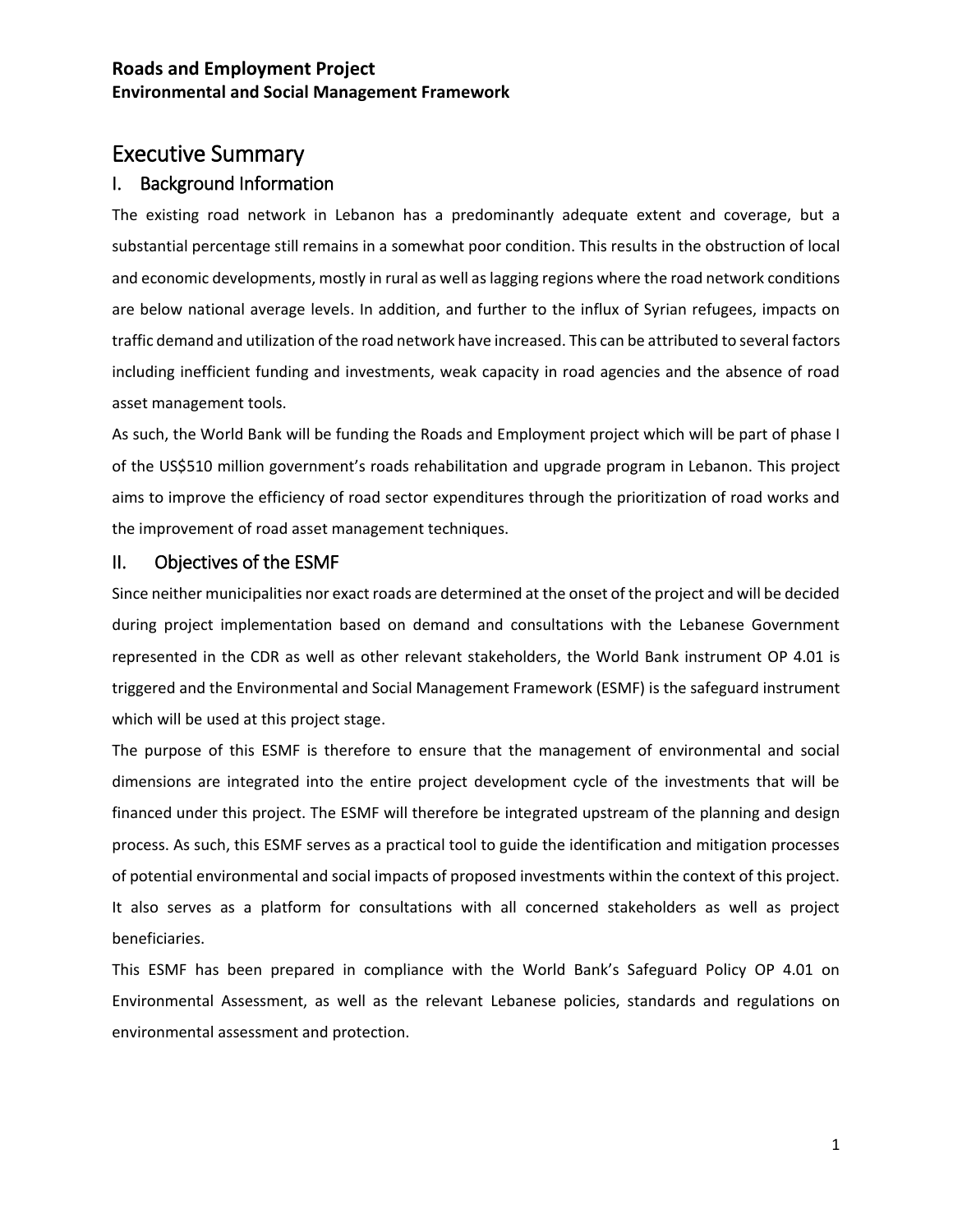# III. Roads and Employment Project Objectives and Components

The Roads and Employment Project objectives are to: (i) improve transport connectivity along select paved road sections; and (ii) create short-term jobs for Lebanese and Syrians.

The project beneficiaries consist of the following:

- Lebanese and Syrian low-skilled labour force participants;
- Lebanese and Syrian households, particularly the poor and lower middle class;
- Local industries and economics
- Medium and small contractors
- Lebanese government agencies active in the road sector

The Roads and Employment project is comprised of 3 main components with the overall aim to improve existing road conditions and build capacities in the road sector as follows:

#### **Component 1: Roads Rehabilitation and Maintenance (US\$184.6 million)**

This component will primarily finance works for the rehabilitation and maintenance of about 500km of primary, secondary and tertiary roads, including road safety and spot improvements, as well as supporting consultancy services.

The investments under this component will improve transport connectivity and create direct and indirect jobs for Lebanese and Syrians.

The works under Component 1 of the project include:

- Asphalt overlays;
- Drainage works;
- Base and sub-base reconstruction on selected sections;
- Slope stabilization works;
- Retaining walls; and
- Roadside improvements on sections crossing towns (sidewalks, planting trees).

It is worth noting that most road works will take place within the existing right of way. The financing under Component 1 of the project is detailed in Table 1: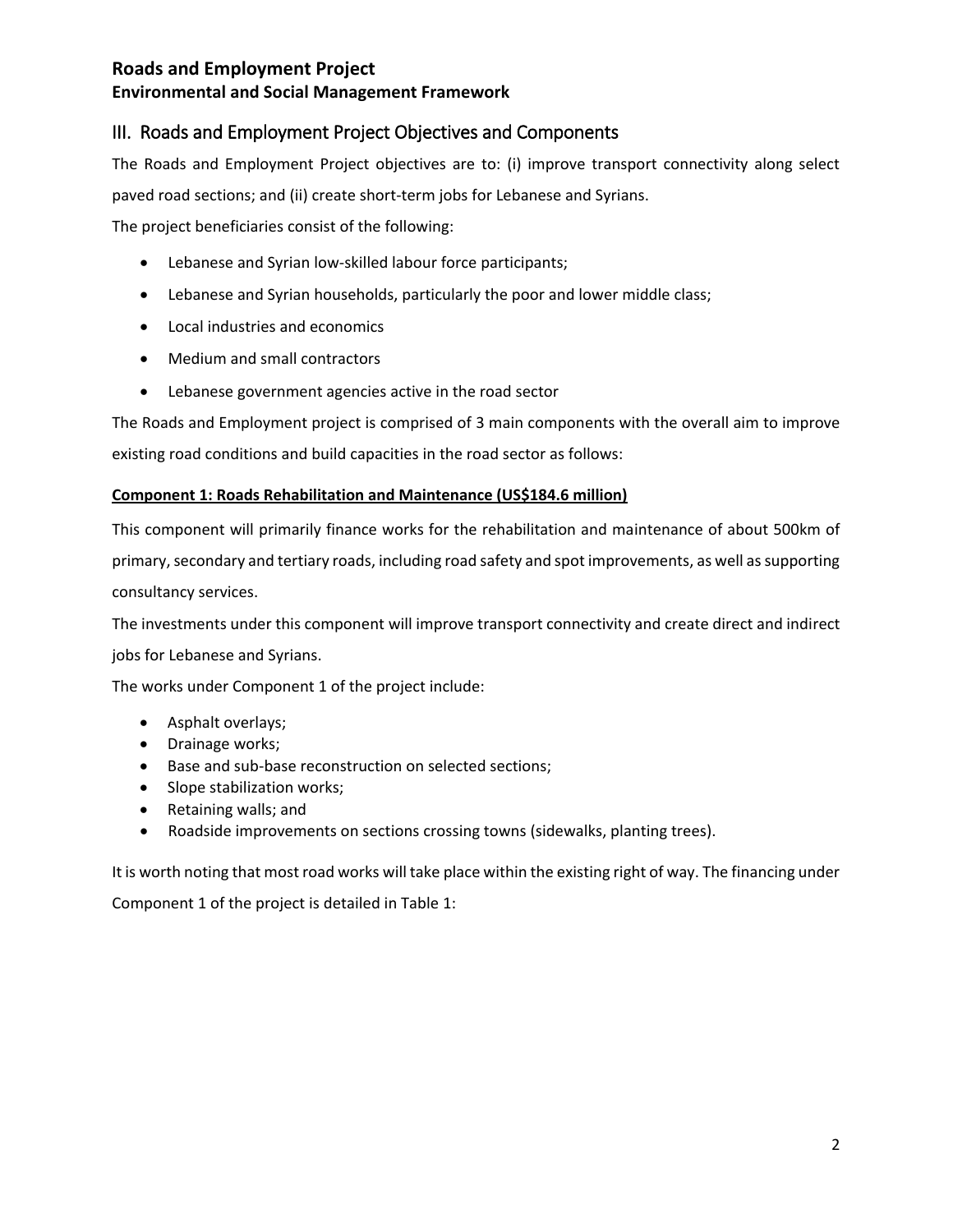| <b>Items</b>  | <b>Description of works</b>                                                                                                                                                                 | Proposed               | <b>Additional clarifications</b>                                                                                                                                                                                       |
|---------------|---------------------------------------------------------------------------------------------------------------------------------------------------------------------------------------------|------------------------|------------------------------------------------------------------------------------------------------------------------------------------------------------------------------------------------------------------------|
|               |                                                                                                                                                                                             | <b>Financing costs</b> |                                                                                                                                                                                                                        |
| 1             | Road rehabilitation activities                                                                                                                                                              | US\$ 150 million       | This will be financed under about 15 different<br>local contracts, ranging in value between<br>US\$5 million to US\$15 million each for<br>medium and small sized contractors in<br>various regions throughout Lebanon |
| $\mathcal{P}$ | Consultancy services for design and<br>supervision of rehabilitation works                                                                                                                  | US\$ 8 million         |                                                                                                                                                                                                                        |
| 3             | Safeguards instruments such as<br><b>Environmental and Social</b><br>Management Plan (ESMP);<br>Environmental and Social Impact<br>Assessment (ESIA); and<br>Resettlement Action Plan (RAP) | ~US\$ 1 million        |                                                                                                                                                                                                                        |
| 4             | Piloting of multi-year routine<br>maintenance contractors (2 or 3-<br>year contracts)                                                                                                       | $\sim$ US\$ 15 million | To be undertaken by small local contractors<br>on a select number of newly rehabilitated<br>road sections                                                                                                              |
| 5             | Price contingencies                                                                                                                                                                         | \$US 10.6 million      |                                                                                                                                                                                                                        |

#### Table 1. Project works under Component 1 of Roads and Rehabilitation Project

#### **Component 2: Improving Road Emergency Response Capacity (US\$7.5 million)**

As one of the consequences of climate change, Lebanon has been witnessing more extreme weather conditions with shorter yet more severe winters and snow periods. Considering that Lebanon is primarily a mountainous country, these effects are felt more deeply where remote villages and town are being cut off from basic services for several days in the winter season thus affecting their livelihoods. This is mainly attributed to the fact that the Ministry of Public Works and Transport (MoPWT) does not have a sufficient number of vehicles for snow removal for example, while most of the existing equipment is outdated with an average age of 20 years. In addition, MoPWT is experiencing difficulty in deploying these vehicles in a timely manner to towns and villages during extreme weather and snow events. The major highway that links Beirut to Bekaa is also often cut off by snow, resulting in large economic losses.

This component therefore aims to improve the capacity of the MoPWT in dealing with road emergency works especially during snow and extreme climatic events and aims to revise the existing emergency procedures of MoPWT and its capacity to plan for extreme weather event, including the timely and proper mobilization and dispatching of its equipment. This component will finance the purchase of the following items:

- 15 wheel loaders;
- 10 snow blowers;
- 5 salt spreaders; and
- 10 four wheel drive vehicles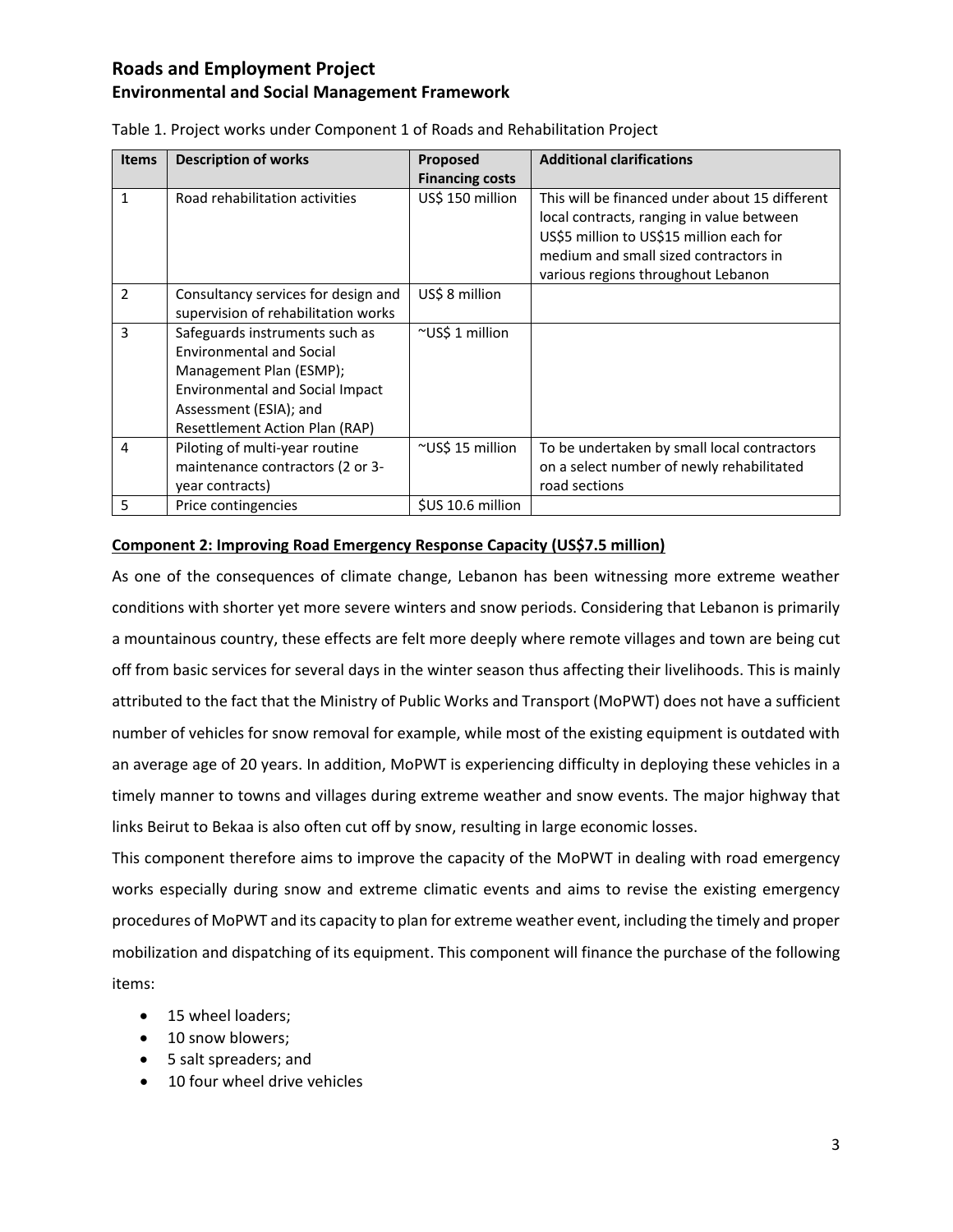# **Environmental and Social Management Framework**

### **Component 3: Capacity Building and Implementation Support (US\$7.5 million)**

The aim of this component is:

- to build the capacity of the Lebanese agencies in the planning and management of the road sector; and
- to contribute to the training and capacity building of contractors and workers on new and improved road construction and maintenance techniques

This component will therefore finance the following 5 sub-components as listed in Table 2:

| <b>Sub-Component Description</b>                                     | <b>Proposed Financing</b><br>Cost (US\$) | <b>Additional Remarks</b>                                                                                                                                                                                                                                                                                   |
|----------------------------------------------------------------------|------------------------------------------|-------------------------------------------------------------------------------------------------------------------------------------------------------------------------------------------------------------------------------------------------------------------------------------------------------------|
| 1. Strengthen national road<br>asset management                      | US \$2 million                           | This includes a database for trunk network in Lebanon;<br>road visual surveys; road safety assessment; traffic<br>counts on select road sections; revision of design and<br>maintenance standards; preparation of bidding<br>documents and training on performance-based<br>contracts for road maintenance. |
| 2. Support planning and<br>implementation of road<br>safety measures | US \$2 million                           | Elaboration of a national strategy and action plan on<br>road safety; implementation of select priority road<br>safety measures.                                                                                                                                                                            |
| 3. Support planning and<br>design studies                            | US \$2 million                           | This will finance studies undertaken by CDR to prepare<br>planning and design studies identified as priority<br>transport projects by the Lebanese Government.                                                                                                                                              |
| 4. Support training activities                                       | US \$0.5 million                         | This will help to build technical skills of MoPWT and CDR<br>staff as well as workers and small contractors especially<br>on proper routine maintenance requirements and<br>techniques, environmental, social, and health and<br>safety aspects                                                             |
| 5. Support for project<br>implementation                             | $US $1$ million                          | This will finance the hiring of required experts by the<br>implementing agency for proper implementation and<br>monitoring of the project                                                                                                                                                                   |

|  |  |  | Table 2. Financing under Component 3 of Roads and Employment Project |
|--|--|--|----------------------------------------------------------------------|
|  |  |  |                                                                      |

# IV. Environmental Legal and Institutional Framework in Lebanon

The implementation of the proposed activities under the project must be in compliance with both the operational policies of the World Bank (WB) and the existing legal framework of the Government of Lebanon (GoL).

### **World Bank's Safeguards Policies**

In preparing this ESMF, all the categories of investments were screened against the 10 WB safeguard policies and it was determined that the following 2 safeguards policies are triggered: OP 4.01 on Environmental Assessment, and OP 4.12 on Involuntary Resettlement.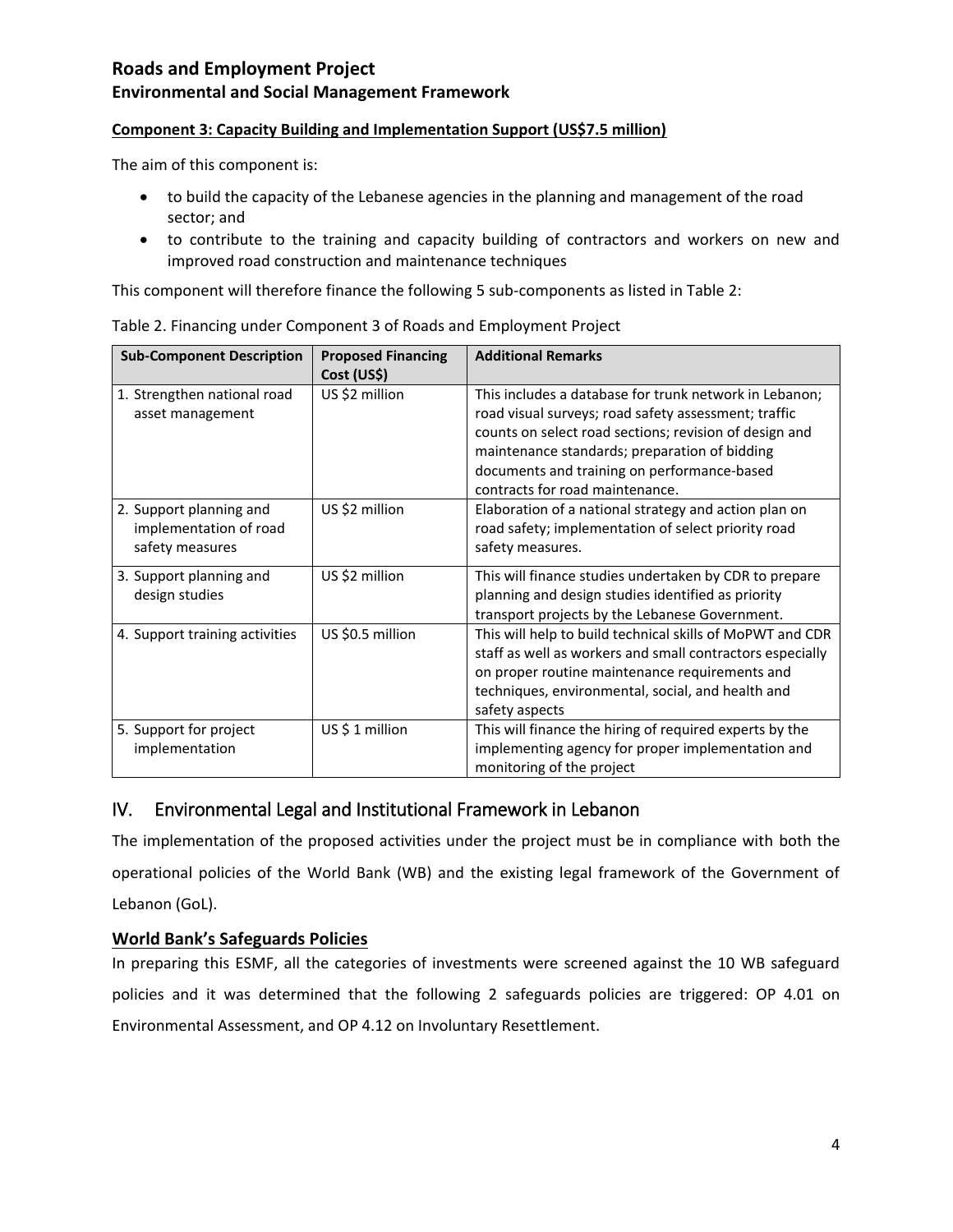#### *Environmental Assessment (OP 4.01)*

For all projects financed by the Bank, environmental screening is conducted according to the environmental impacts associated with the project, and all projects are assigned an environmental category, A, B, C, or FI, with a decreasing order of environmental impact severity. The instruments for this policy vary between a Strategic Environmental Assessment (SEA), Environmental and Social Management Framework (ESMF), or an Environmental and Social Impact Assessment (ESIA), depending on the project particular conditions. At this stage, since investment details are not sufficiently known, an Environmental and Social Management Framework (ESMF) is prepared.

Based on the principles of the OP/BP 4.01, the projects that will be implemented under the proposed investment can be classified as "Category B" projects given that they have the potential to cause adverse environmental impacts but impacts are expected to be site-specific; few if any of them are expected to be irreversible; and in most cases mitigation measures can be implemented to reduce impact significance to acceptable levels. "Category B" projects are similar to projects listed under Annex II of the Lebanese EIA Decree which require an IEE study with no Public Consultation. Under OP/BP 4.01, "Category B" projects require an environmental assessment that is narrower in scope compared to category A projects (that require an ESIA).

#### *Involuntary Resettlement (OP 4.12)*

Activities financed under the component on roads rehabilitation and maintenance could require minor land acquisition and resettlement. Impacts are expected to be small scale in nature, as investments will be carried out primarily on existing rights of way or on government-owned land. However, project implementation may result in impacts on squatters or encroachers on the rights of way, or temporary impacts to land users in adjacent properties. In limited cases, minimal involuntary taking of land could also be required. Since the location of investments cannot be determined prior to project appraisal, a Resettlement Policy Framework (RPF) has also been prepared based on the requirements of World Bank Policy on Involuntary Resettlement OP 4.12 and relevant Lebanese laws and regulations as a guideline for resettlement preparation and implementation, if there is any. An RPF sets the guidelines for the Resettlement and Compensation Plans since the program investment triggers this policy. A Resettlement Action Plan (RAP) or Abbreviated Resettlement Action Plan (ARAP – in case the number of PAPs is below 200) would also have to be prepared and approved by the Bank when resettlement needs and areas are identified.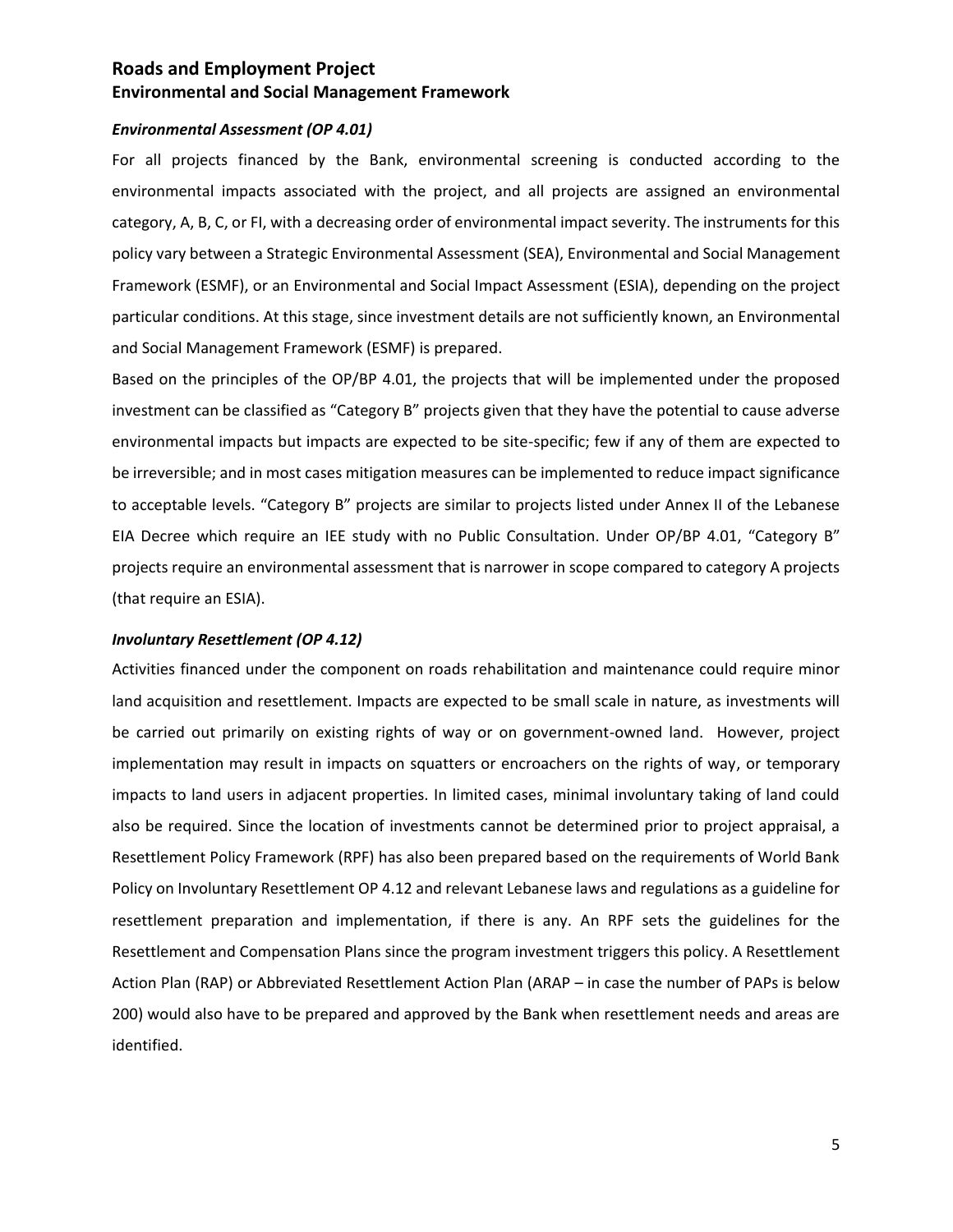#### **Relevant National Legislative Framework**

The national regulatory framework includes important legislation related to environmental and social safeguards:

- The EIA decree 8633/2012;
- Expropriation Law No. 58 dated 29/05/1991 (updated on 8/12/2006); and
- Other environmental legislations dealing with the management of road works, solid waste and construction waste, air quality, noise pollution, water run-off pollution, and pollution control.

According to the EIA decree 8633/2012 Annex 1, the construction of new roads requires an EIA study. However, the *rehabilitation* of existing roads is not listed in either annex 1 or 2 of the Decree. Due to the nature of works associated with all 3 components of the Roads and Rehabilitation Project and since it is listed as a category B project as per WB policies, this project is expected to be closer to Annex II projects than to Annex I projects as per Lebanese legislation since the expected environmental and social impacts are minor and temporary in nature. In order to close the gap between national and World Bank policies and legislation, a screening exercise will be carried out with the Ministry of Environment once the subprojects are identified and that detailed designs have been prepared in order to confirm whether each sub-project requires a site-specific ESMP with or without Public Consultation, an IEE, or an ESMP checklist.

#### **Institutional Framework**

Institutions relevant to the project include the following:

- World Bank (WB);
- Council for Development and Reconstruction (CDR);
- Ministry of Environment (MoE);
- Ministry of Public Works and Transportation (MoPWT);
- Ministry of Interior and Municipalities (MoIM); and
- Municipalities and Unions of Municipalities (local level).

In addition, NGOs and CSOs in each of the governorates targeted can be considered as stakeholders to

be involved in the public consultations of the REP Project at various stages of the project.

Mandates of the public institutions listed with regard to the project are subsequently described.

#### **World Bank (WB)**

The WB is funding the three components of the Roads and Employment project through the CDR. The WB's responsibility is to:

- Review and clear the ESMF described in this document and the RPF prepared for the project;
- Supervise the implementation of the Bank's environment and social safeguards through the implementation of the project ESMF and RPF;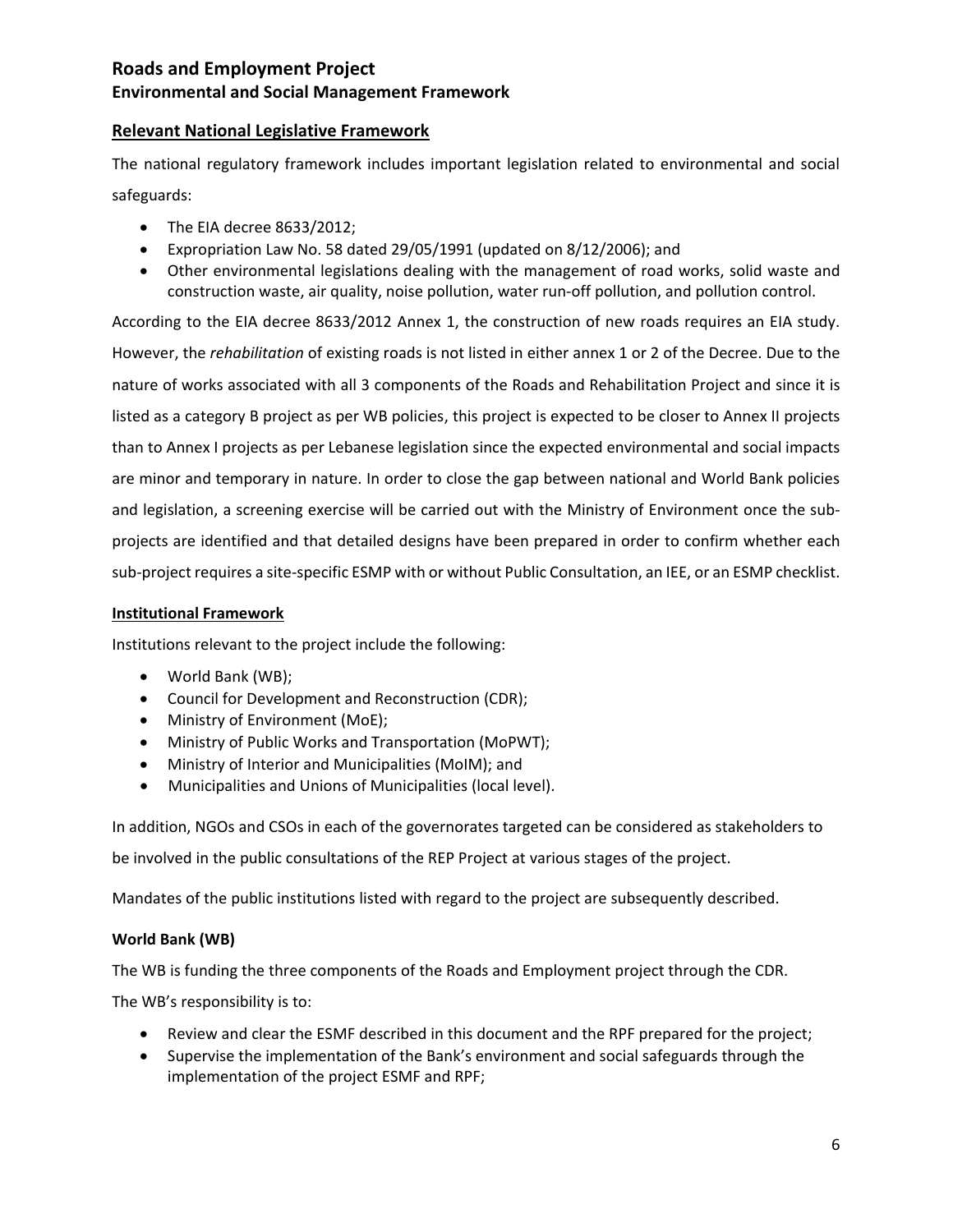#### **Environmental and Social Management Framework**

 Provide technical support to the CDR and other relevant stakeholders as required to ensure a reasonable implementation of the Banks' safeguards.

#### **Council for Development and Reconstruction (CDR)**

- The CDR will lead the execution of the project's components and designate competent parties to implement them. The CDR will also supervise the implementation of the Environmental and Social Management and Monitoring Plan (ESMMP) and will make sure that the recommendations of the Environmental and Social Management Plan (ESMP) for all road rehabilitation works (and other ESMPs subsequently prepared) are included in the Terms of Reference (TOR) of the contractors executing the construction activities.
- The CDR will be also responsible for the expropriation procedures if resettlement is needed during the execution of component 1 activities.

#### **Ministry of Environment (MoE)**

MoE is responsible for the review and approval of the IEE/ ESMP prepared and submitted prior to implementation of the Roads and Employment project. MoE is also responsible for the supervision and implementation of the Environmental and Social Management plan (ESMP) for component 1 associated activities - road networks rehabilitation works.

#### **Ministry of Public Works and Transport (MoPWT)**

MoPWT is responsible for the management of all public roads, for developing a sustainable strategy for the transportation sector, road and street plans within cities and villages. It also provides approval for the issuance of construction permits by the concerned municipality(ies). Therefore, the MoPWT plays a key role in the management of all 3 components of the Roads and Employment Project. It will also be in charge of monitoring the implementation of mitigation and monitoring measures along main rehabilitated roads during the operation phase.

#### **Ministry of Interior and Municipalities (MOIM)**

The Ministry of Interior and Municipalities manages the affairs of Municipalities and Unions of Municipalities. Road rehabilitation works falls under MOIM's supervision, and therefore when implementing component 1 of this project, it is necessary to coordinate with the MoIM in all aspects of the studies.

#### **Municipalities and Union of Municipalities**

The municipalities and Union of Municipalities will supervise the implementation of the developed Environmental and Social Management and Monitoring Program (ESMMP), particularly for recommendations related to the construction activities of component 1 of the project once project implementation starts, and during the project operation.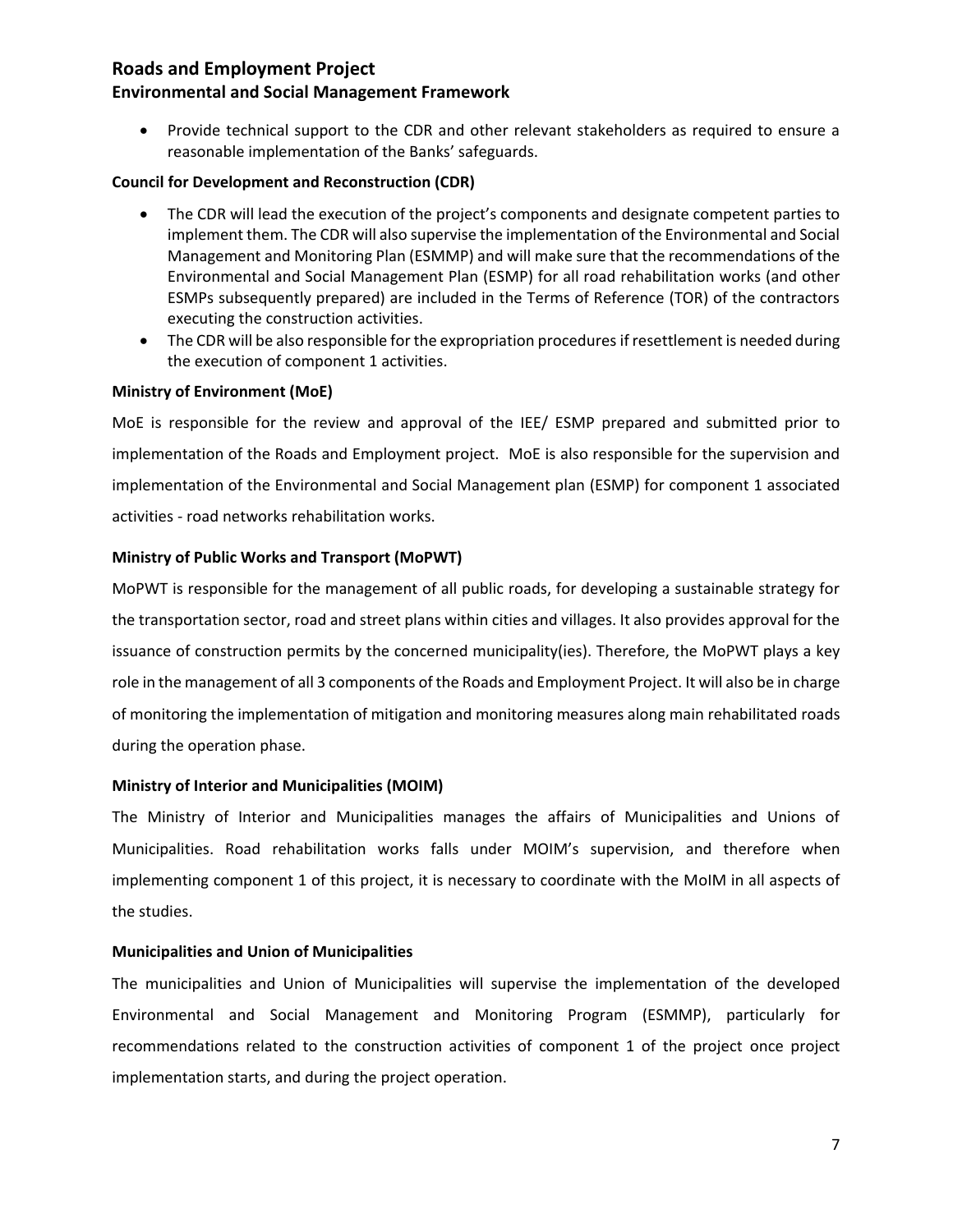# V. Baseline Environmental Conditions and Likely Significant Environmental Impacts

### **Environmental Baseline**

Since there are no defined roads or specific intervention areas finally determined yet, some general background information about the different regions in Lebanon are provided except Beirut which is not included in the scope of works for this project. Baseline information specific to the targeted roads will be gathered at the early stage of project implementation once the specific roads are selected. Table 3 is a summary outline of the baseline environmental conditions in Lebanon.

| Environmental    | <b>General Description</b>                                                                              |
|------------------|---------------------------------------------------------------------------------------------------------|
| <b>Parameter</b> |                                                                                                         |
| Climate          | Lebanon has a Mediterranean climate characterized by a long, hot, and dry summer, and                   |
|                  | cool, rainy winter. In the Lebanon Mountains, the gradual increase in altitude produces                 |
|                  | colder winters with more precipitation and snow. The summers have a wider daily range of                |
|                  | temperatures and less humidity. In the winter, frosts are frequent and snows heavy; in fact,            |
|                  | snow covers the highest peaks for much of the year. In the summer, temperatures may rise                |
|                  | as high during the daytime as they do along the coast, but they fall far lower at night.                |
| Water            | The main rivers that flow entirely inside Lebanon are the Litani river (average annual flow             |
| Resources        | of 0.79 million cubic meter), the Ibrahim River (0.51 Mm <sup>3</sup> ), the Awali River and the Damour |
|                  | River (both 0.3 Mm <sup>3</sup> ).                                                                      |
|                  | Water supply and sanitation in Lebanon is characterized by a number of achievements and                 |
|                  | challenges. The achievements include the reconstruction of infrastructure after the 1975-               |
|                  | 90 Civil War and the 2006 war with Israel as well as the reform of the water and sanitation             |
|                  | sector through a water law passed in 2000. The law created four Regional Water                          |
|                  | Establishments to consolidate numerous smaller utilities.                                               |
|                  | The challenges include poor service quality, in particular intermittent water supply that               |
|                  | persists despite the availability of relatively abundant water resources; poor information              |
|                  | about water resources, sector performance and assets; a very low share of metering and                  |
|                  | the absence of volumetric water tariffs; a high level of water distribution losses; limited             |
|                  |                                                                                                         |
|                  | cost recovery for water supply; and no cost recovery for sewerage and wastewater                        |
|                  | treatment.                                                                                              |
| Wastewater       | Due to the absence of institutional control of public authorities during the war period                 |
|                  | (1975-1990), domestic wastewater in Lebanon was discharged directly into the sea with no                |
|                  | treatment prior to disposal associated with dire consequences on the aquatic ecosystem                  |
|                  | and environment. In the post-war period, several actions have been undertaken by the                    |
|                  | Government to find out immediate short-run corrective solutions and long-run planning                   |
|                  | strategies for the whole country. The need for rehabilitating the already existing                      |
|                  | wastewater collection and disposal systems, and the construction of new treatment                       |
|                  | facilities were the Government's major concerns. The disposal of sewage and industrial                  |
|                  | effluents into the sea and rivers is frequently practiced and followed by abstraction from              |
|                  | the rivers at downstream level for irrigation uses.                                                     |
|                  | There are approximately 53 outfalls along the coast, 16 of which are located in Greater                 |
|                  | Beirut between Dbayeh (Northern Beirut) and Ghadir (Southern Beirut). Lebanon generates                 |
|                  | an estimated 249 Mm <sup>3</sup> of wastewater per year, with a total BOD load of 99,960 tonnes. In     |
|                  | addition, industries generated an estimated 61 Mm <sup>3</sup> of wastewater in 1994 and are            |
|                  | expected to reach 192 Mm <sup>3</sup> by the year 2020.                                                 |
| Solid Waste      | The yearly municipal solid waste (MSW) generation in Lebanon is approximately 2 million                 |
| Management       | tons/year. Daily MSW generation is 1.05 kg/capita/day. Composition analysis shows that                  |

Table 3. General Description of Baseline Environmental Conditions in Lebanon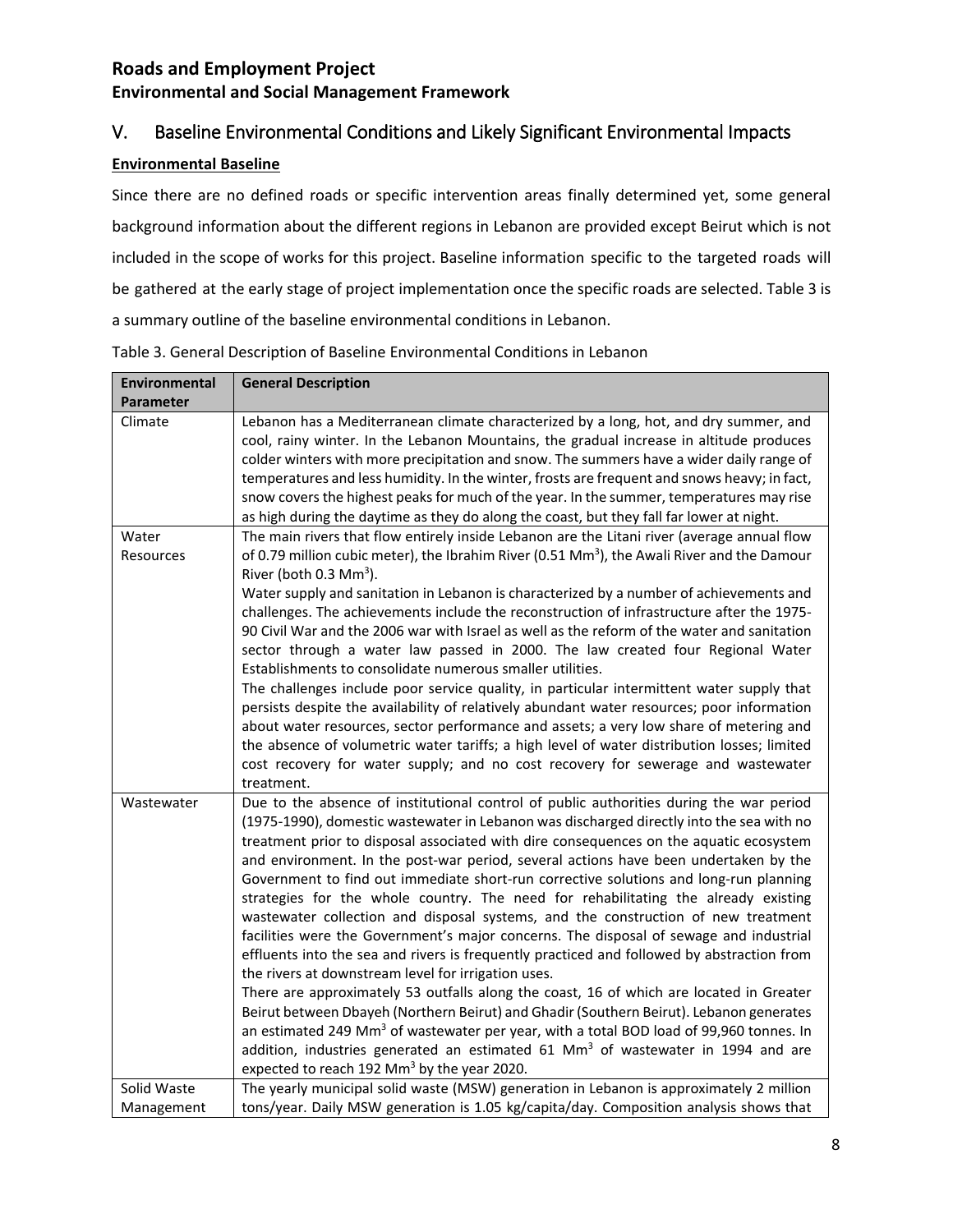| Environmental<br>Parameter | <b>General Description</b>                                                                                                                                                                                                                                                                                                                                                                                                                                                                                                                                                                                                                                                                                                                                                                                                                                                                                                                                                                                                                                                                                                                                                                                                                                                                                                                                                                                                                                                                                                                                                                            |
|----------------------------|-------------------------------------------------------------------------------------------------------------------------------------------------------------------------------------------------------------------------------------------------------------------------------------------------------------------------------------------------------------------------------------------------------------------------------------------------------------------------------------------------------------------------------------------------------------------------------------------------------------------------------------------------------------------------------------------------------------------------------------------------------------------------------------------------------------------------------------------------------------------------------------------------------------------------------------------------------------------------------------------------------------------------------------------------------------------------------------------------------------------------------------------------------------------------------------------------------------------------------------------------------------------------------------------------------------------------------------------------------------------------------------------------------------------------------------------------------------------------------------------------------------------------------------------------------------------------------------------------------|
|                            | approximately 51% of this is organic, while the remaining is comprised of recyclables like<br>paper and cardboard, plastic, glass, textiles, metals, demolition/construction waste and<br>others. The majority of this waste is collected and disposed of by landfilling/dumping. The<br>main service provides are Sukleen for Central Beirut only, while CityBlue is responsible for<br>collection and treatment in the Greater Beirut Area and Mount Lebanon, and RAMCO is<br>responsible for Metn and Kesrouan regions. Currently, there are Costa Brava and Bourj<br>Hammoud coastal Landfill sites where these collected wastes are disposed of. Many of the<br>remaining rural areas collect municipal solid waste and dispose of it by open dumping and<br>burning. The authorities in charge of SWM at the national scale include the Council for<br>Development and Reconstruction (CDR), MOE, OMSAR and the concerned municipalities.                                                                                                                                                                                                                                                                                                                                                                                                                                                                                                                                                                                                                                                       |
| Air Quality                | In Lebanon, the transport sector (including land, air and maritime) is the main source of air<br>pollution in the country. It is one of the largest contributors to urban air quality<br>deterioration, accounting for 59% of the national $NOx$ emissions in 2005. Power plants and<br>power generators are another important source of air pollution. The Syrian crisis causing<br>displacement of refugees to Lebanon was estimated to precipitate in an increase of up to<br>20 % the emissions of air pollutants in Lebanon leading to a degradation of air quality<br>(MoE/UNDP/EU, 2014). The spatial distribution showed that main cities (other than GBA)<br>such as Zahle, Baalbek, Tripoli and Saida witness a significant degradation in air quality<br>(MoE/UNDP/EU, 2014).                                                                                                                                                                                                                                                                                                                                                                                                                                                                                                                                                                                                                                                                                                                                                                                                              |
| Noise                      | The main sources of environmental noise are traffic, industry, construction, public works<br>and the neighborhood. The open-air electricity generators in Lebanon as well as the<br>frequent use of car horns by drivers present a significant source of environmental noise<br>pollution across the country. The main sources of noise generation will be identified once<br>the exact location of roads rehabilitation works have been identified.                                                                                                                                                                                                                                                                                                                                                                                                                                                                                                                                                                                                                                                                                                                                                                                                                                                                                                                                                                                                                                                                                                                                                  |
| Land and<br>Geography      | The area of Lebanon is approximately 10,452 square kilometers. The country is roughly<br>rectangular in shape, becoming narrower toward the south and the farthest north. Its<br>widest point is 88 kilometers, and its narrowest is 32 kilometers; the average width is about<br>56 kilometers. A major feature of Lebanese topography is the alternation of lowland and<br>highland that runs generally parallel with a north-to-south orientation. There are four such<br>longitudinal strips between the Mediterranean Sea and Syria: the coastal strip (or the<br>maritime plain), western Lebanon, the central plateau, and eastern Lebanon.                                                                                                                                                                                                                                                                                                                                                                                                                                                                                                                                                                                                                                                                                                                                                                                                                                                                                                                                                    |
| Social Baseline            | The Syrian conflict caused has caused a significant influx of displaced Syrians into Lebanon,<br>which affected the demographic and labor market figures in different Lebanese regions.<br>The number of registered displaced Syrians is estimated to be around 1,058,420 (excluding<br>10,691 displaced Syrian whose location is unaccounted for). The ILO's Assessment of the<br>Impact of Displaced Syrians in Lebanon and their Employment Profile published in 2013<br>showed that the employment rate of Syrian refugees in Lebanon is estimated to be 70%.<br>Whereas the latest employment rate figures, reported in 2009 by the European Training<br>Federation (ETF), estimate that only 43.6% of Lebanese have jobs.<br>Prior to the onset of the Syrian conflict and the inflow of large numbers of Syrians, poverty<br>in Lebanon was significant and regional disparities in living conditions were acute.<br>The Syrian conflict is estimated to have increased poverty in Lebanon, pushing an additional<br>170,000 people into poverty in 2014 and making those already poor even poorer.<br>The lack of legal frameworks for Syrians in Lebanon's labor market makes them particularly<br>vulnerable to exploitation through irregular working arrangements, driving down wages<br>and contributing to social tensions with host communities.<br>Syrian influx has also contributed to a situation of rapid, unsustainable urbanization in an<br>already vulnerable and fragile context, in turn contributing to increased social<br>tensions/decreased social cohesion in Lebanon. |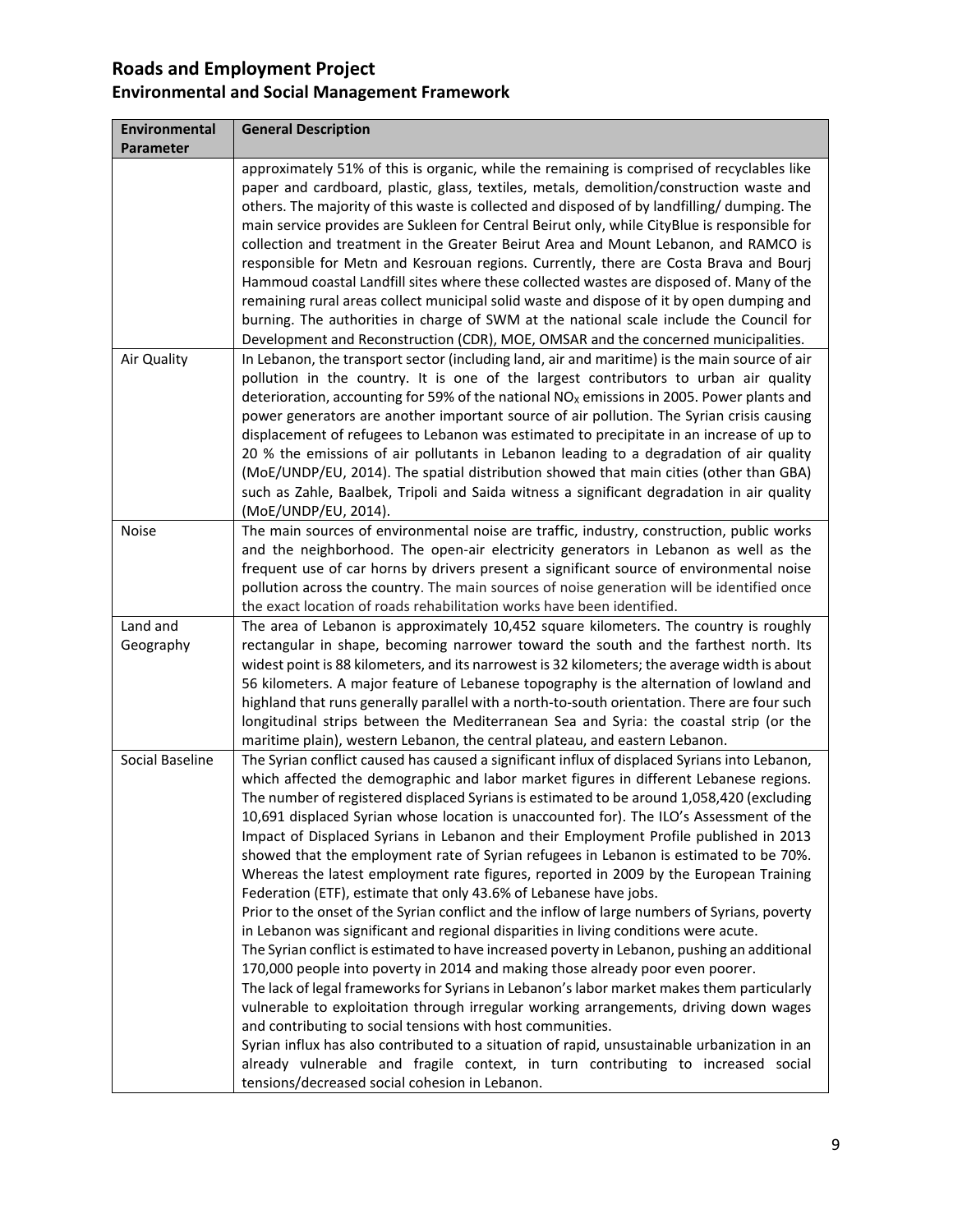#### **Likely Significant Environmental Impacts and Mitigation Measures**

The work activities associated with the components of this project that include interventions for road rehabilitation and upgrade are expected to improve road condition and accessibility and road safety, reduce dust emissions and increase fuel efficiency, reduce traffic accidents, create employment and business opportunity for local residents and displaced Syrians. The roads and rehabilitation project is therefore primarily and in the long-run associated with positive impacts.

Due to its rehabilitation nature, the negative environmental impacts anticipated for the project activities during construction are expected to be minor during rehabilitation phase and of temporary nature including dust, noise, waste generation, disruption to traffic and movement and possible damages to existing utilities and networks. These impacts can be mitigated by implementing the environmental and social management plans (ESMPs). Environmental Health and Safety procedures (EH&S) during construction and operational phases will be also prepared as necessary.

Mitigation at construction stage will take place as part of the contracts for Civil Works which will therefore bear clauses binding respective contractors to undertake impact mitigation as per the Environmental and Social Management Plans (ESMP) as part of the bidding documents. CDR will monitor activities of construction contractors to ensure delivery as per contracts.

While implementation of mitigation measures of the ESMP during construction fall under the CDR's responsibility, the implementation of mitigation measures during the operation phase of the project is the responsibility of the MoPWT and concerned municipalities, depending on the road category. The ESMF includes generic tabular ESMPs for expected activities which include the environmental impacts, their mitigation measures, and responsibilities.

Negative social impacts may include dissatisfaction with the selection of roads, leading some social groups to believe that their geographic area has been excluded; dissatisfaction with the allocation of projectgenerated jobs between groups, poor labor conditions for workers, under-participation of women, increased rates of gender-based violence, and institutional capacity risks. In addition, minor land acquisition or livelihoods impacts could result in negative impacts during the construction phase of the project.

The project will mitigate against negative social impacts by putting in place clear and transparent mechanisms for allocating project resources, including road selection. Negative impacts related to land and livelihoods will be mitigated through the implementation of the project's Resettlement Policy Framework (RPF).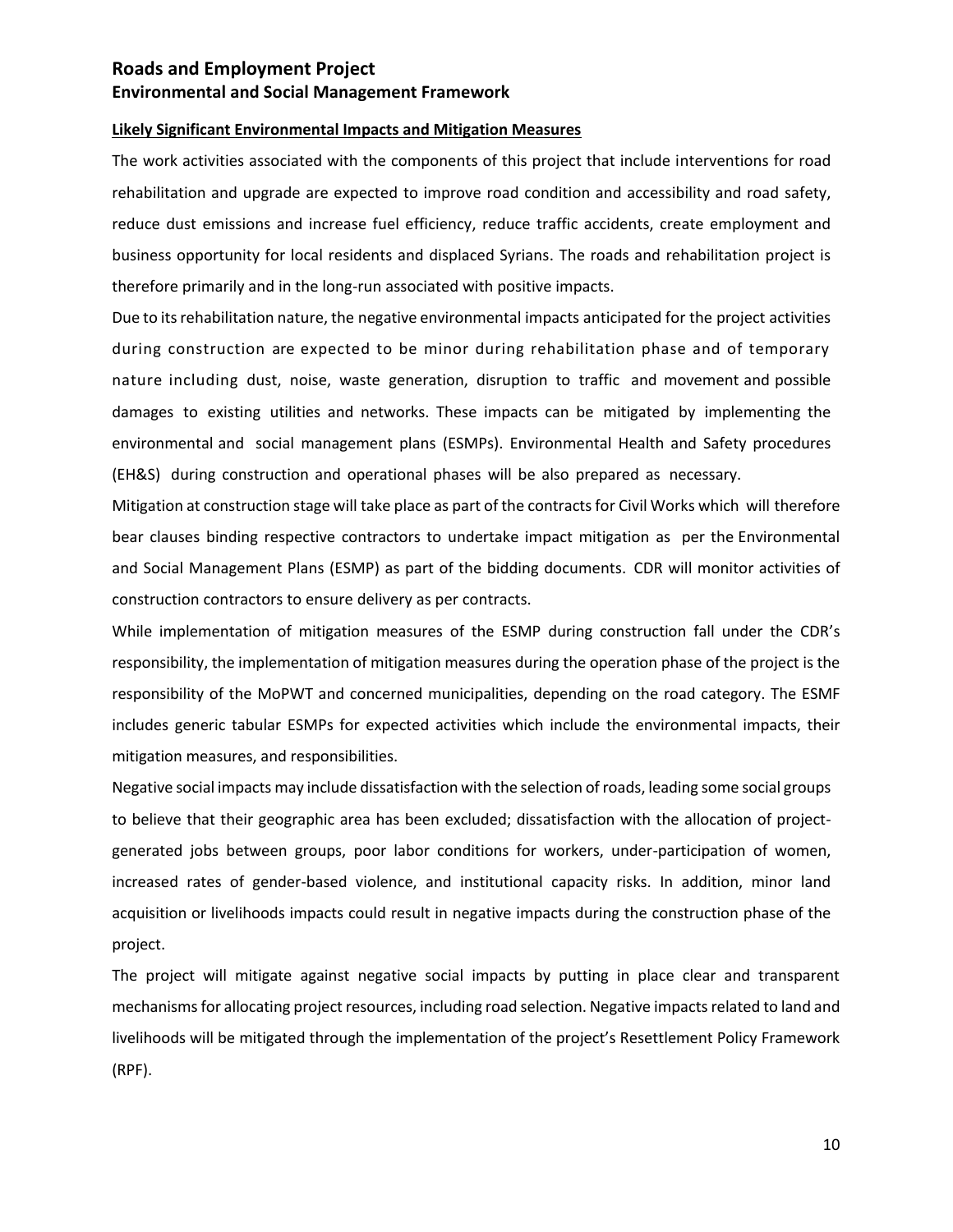As for the operation phase, the main expected impacts are increased noise levels due to bigger volumes of traffic and higher speeds. Air pollution levels may also increase due to increase in the traffic volumes on the rehabilitated roads.

The magnitude, significance, and acceptability of predicted impacts are evaluated with a view to determining whether observed adverse impacts are significant enough to warrant mitigation. To achieve this, predicted impacts are analyzed against parameters such as geographic spread, persistence, potential for reversibility, cumulative tendency, and potential to trigger secondary impacts, among others. Impacts were weighted on the scale of P, 2P, O, N, 2N to signify Positive, strongly Positive, Neutral, Negative, and Strongly Negative impacts respectively

Table 4 provides an overall summary of the potential adverse environmental and social impacts as a result of the project construction with the respective weighting of the magnitude or severity of the impacts as well as the proposed mitigation measures as such. It is worth noting, however, that these are general mitigation measures which will be elaborated upon at the later more detailed stage of the project, once subprojects have been identified. As for the operation phase, all requirements of the national environmental, labour and social legislation will be adhered to and records will be maintained to ensure continuous environmental and social compliance.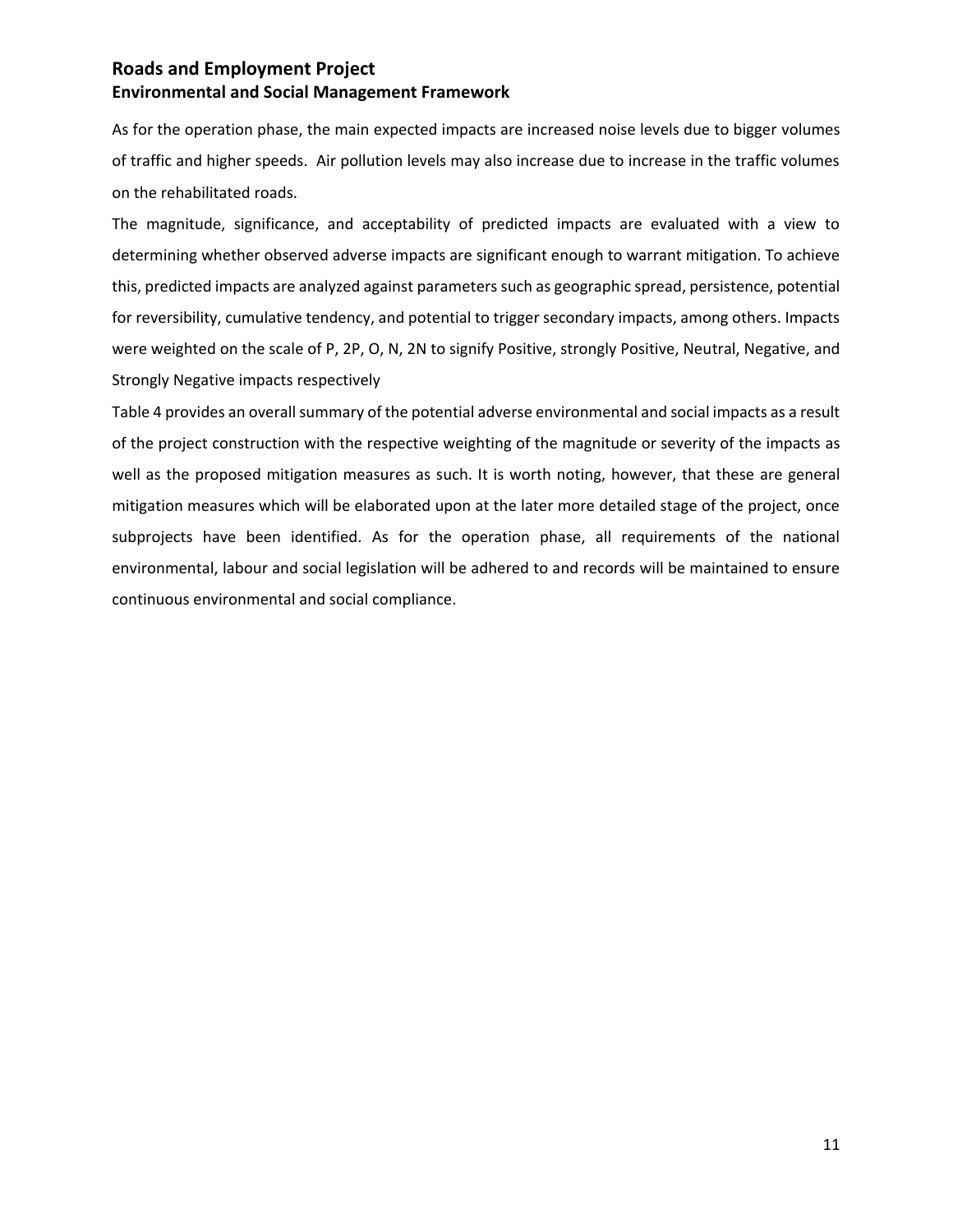| <b>Activity</b>                       | <b>Primary Impact</b>                                                                                                                  | <b>Secondary Impact</b>                                              | <b>Duration</b> | <b>Feasibility of</b><br>mitigation | <b>Severity</b> | <b>Weighting</b> | <b>Proposed Mitigation Measures</b>                                                                                                                                                                                                                                                                                                                                                                                                                                                                                                                                                                                                                                                                                                                                                              |
|---------------------------------------|----------------------------------------------------------------------------------------------------------------------------------------|----------------------------------------------------------------------|-----------------|-------------------------------------|-----------------|------------------|--------------------------------------------------------------------------------------------------------------------------------------------------------------------------------------------------------------------------------------------------------------------------------------------------------------------------------------------------------------------------------------------------------------------------------------------------------------------------------------------------------------------------------------------------------------------------------------------------------------------------------------------------------------------------------------------------------------------------------------------------------------------------------------------------|
| Roads<br>Rehabilitation<br>activities | Generation of<br>nuisances:-<br>noise, air<br>emissions, dust<br>and vibrations<br>at construction<br>sites                            | Hazards to human<br>health are a<br>nuisance to the<br>neighborhoods | Short-<br>term  | Reversible                          | Medium          | $\mathbf{0}$     | Employ construction machines with low<br>emissions; arrange sources of emission far from<br>surrounding residences;<br>Proper planning and operation of traffic<br>diversions;<br>Regular watering of roads for dust control,<br>especially in areas with sensitive receptors;<br>Cover up any vehicle transporting materials and<br>spoil to and from construction sites<br>Ensuring speed controls for construction vehicles;<br>Restrict construction between 7:00 a.m. and 5:00<br>p.m.;<br>Restrict the use of noisy machines near sensitive<br>receptors.                                                                                                                                                                                                                                  |
|                                       | Generation of<br>solid and<br>hazardous<br>wastes such as<br>rubble, debris,<br>empty fuel<br>drums or<br>chemical<br>containers, etc. | Negative impacts on<br>human health and<br>ecological systems        | Short-<br>term  | Reversible                          | Medium          | $\mathsf{N}$     | Temporary storage of wastes on sites should be<br>properly contained to avoid unpleasant odors,<br>pollution and visual obstruction;<br>Sites for disposal of solid wastes should be<br>determined prior to construction;<br>Domestic solid waste shall be collected and<br>disposed of daily at the local authorities'<br>designated site or given for collection by the<br>local authorities;<br>Construction wastes have to be removed to the<br>extent possible within 24 hours from the site;<br>No solid waste should be burned on site;<br>Excavated soil should be used for leveling and<br>backfilling to the extent possible;<br>Any identified hazardous wastes will need special<br>handling, storage and transportation; they<br>should be safely stored in a designated site until |

Table 4. Potential adverse environmental and social impacts and their severity and proposed mitigation measures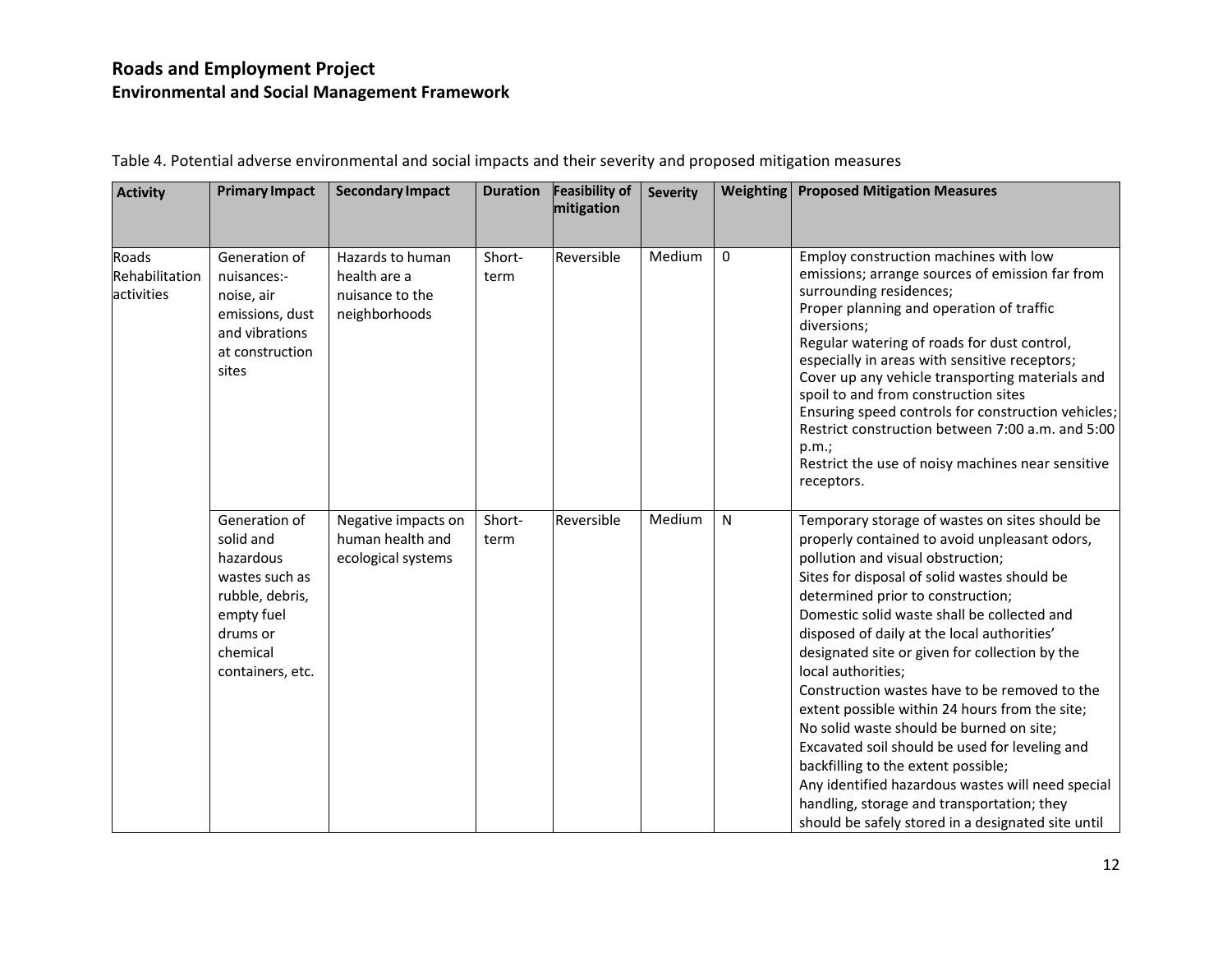**Environmental and Social Management Framework**

| <b>Activity</b> | <b>Primary Impact</b>                                                                                  | <b>Secondary Impact</b>                                                                                                                                                | <b>Duration</b>                                   | <b>Feasibility of</b><br>mitigation        | <b>Severity</b> | Weighting    | <b>Proposed Mitigation Measures</b>                                                                                                                                                                                                                                                      |
|-----------------|--------------------------------------------------------------------------------------------------------|------------------------------------------------------------------------------------------------------------------------------------------------------------------------|---------------------------------------------------|--------------------------------------------|-----------------|--------------|------------------------------------------------------------------------------------------------------------------------------------------------------------------------------------------------------------------------------------------------------------------------------------------|
|                 |                                                                                                        |                                                                                                                                                                        |                                                   |                                            |                 |              | removal to a landfill designated by a local<br>authority or the Ministry of Environment<br>becomes possible;<br>The contractor should be trained and made<br>aware of the hazardous/ contaminated soil and<br>waste management requirements prior to<br>commencement of the sub-project. |
|                 | Occupational<br>Health and<br><b>Safety Concerns</b><br>for<br>construction<br>crew and<br>others      | Injuries to workers,<br>either due to long<br>term exposure or<br>accidents, which<br>reduces their<br>productivity and<br>increases costs to<br>the state and society | Can be<br>long-<br>term or<br>shorter,<br>or both | Can be<br>reversible<br>or<br>irreversible | Low to<br>High  | 2N           | Ensure the Contractors comply with the<br>Contractor's Environmental Health and Safety<br>Guidelines approved by the Consultant and the<br>Ministry of Environment                                                                                                                       |
|                 | Sanitation<br>concerns for<br>construction<br>crew                                                     | Concentration of<br>workers can<br>generate both solid<br>and sanitation<br>waste, which poses<br>hazards to human<br>health                                           | Short-<br>term                                    | Reversible                                 | Low             | N            | Contractors must ensure implementation of a<br>proper waste management system and good<br>housekeeping practices at the construction sites.                                                                                                                                              |
|                 | Generation of<br>waste oil, filters<br>and spare<br>parts<br>maintenance of<br>machines /<br>equipment | Contamination of<br>ground, water<br>resources, etc.                                                                                                                   | Short-<br>term                                    | Reversible                                 | Medium          | $\mathsf{N}$ | Oil and lubricant waste must not be buried or<br>burnt at the project site, but should be collected<br>and stored in proper oil-cans for reuse, or<br>disposed of at designated sites approved by the<br>Ministry of Environment and local authority.                                    |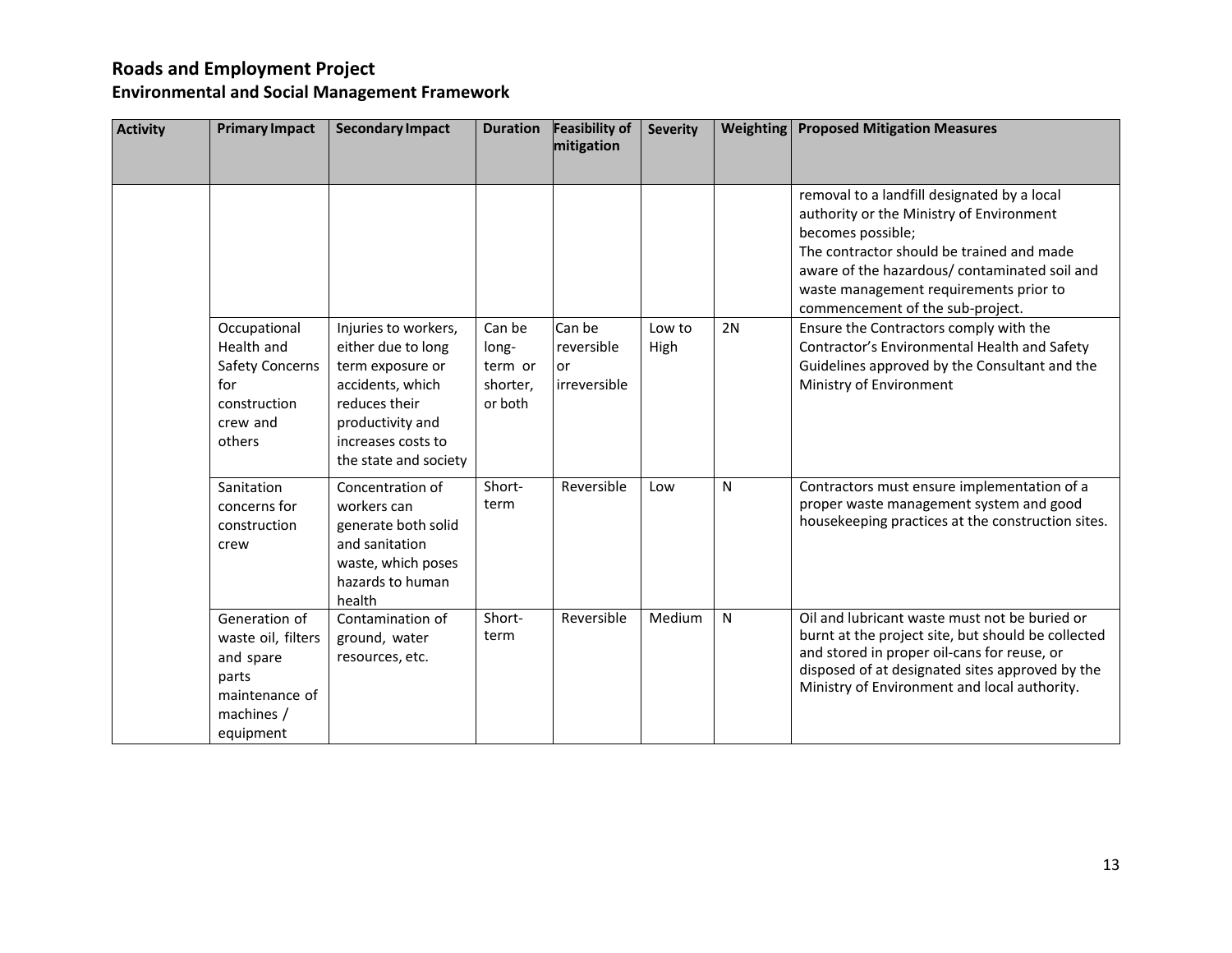# **Environmental and Social Management Framework**

| <b>Activity</b> | <b>Primary Impact</b>                                                                                             | <b>Secondary Impact</b>                                                                                                      | <b>Duration</b>                                         | <b>Feasibility of</b><br>mitigation | <b>Severity</b>  | <b>Weighting</b> | <b>Proposed Mitigation Measures</b>                                                                                                                                                                                                                                                                                                                         |
|-----------------|-------------------------------------------------------------------------------------------------------------------|------------------------------------------------------------------------------------------------------------------------------|---------------------------------------------------------|-------------------------------------|------------------|------------------|-------------------------------------------------------------------------------------------------------------------------------------------------------------------------------------------------------------------------------------------------------------------------------------------------------------------------------------------------------------|
|                 | Impacts in<br>material<br>borrow and<br>transport areas                                                           | Quarrying for hard<br>stone, soil and sand<br>has potential to<br>degrade the land,<br>destroy biodiversity<br>and habitats. | Long-<br>term                                           | Reversible                          | Low to<br>Medium | N                | Ensure sourcing of construction materials from<br>quarries that have a permit from the Ministry of<br>Environment;                                                                                                                                                                                                                                          |
|                 | Damage to<br>existing<br>infrastructure<br>(water,<br>electricity)                                                | Interruption of<br>supply                                                                                                    | Short-<br>term                                          | Reversible                          | Medium           | N                | This will be avoided to the extent possible<br>whereby the Contractors will coordinate with all<br>relevant authorities and ensure all as-built<br>drawings are thoroughly reviewed; in the event<br>that drawings are not available, test-pits will be<br>dug to identify any existing infrastructure prior to<br>construction to avoid any damage to them |
|                 | Stripping the<br>land of<br>vegetation and<br>top soil.                                                           | Loss of standing<br>biodiversity and<br>soil-borne genetic<br>reserve in the form<br>of seeds                                | Long-<br>term                                           | Irreversible                        | Low              | N                | Any lands identified as national conserved areas<br>will be not be impacted by this project;<br>A compensatory tree planting program should be<br>developed to replant native species if removed in<br>a space available beside the proposed project;<br>Workers should be instructed to protect flora and<br>fauna and habitats to the extent possible     |
|                 | Proliferation of<br>social concerns<br>such as<br>commercial sex,<br>alcoholism,<br>drug abuse,<br>multiple homes | Social decadence,<br>increased hazard of<br>transmission of<br>STDs, HIV/AIDS,<br>crime, etc.                                | Short-<br>term but<br>impacts<br>can be<br>long<br>term | Reversible                          | High             | N                | Workers should have a Code of Conduct Contract<br>with the Contractor and full compliance with this<br>Contract should be ensured at all times with<br>continuous monitoring.                                                                                                                                                                               |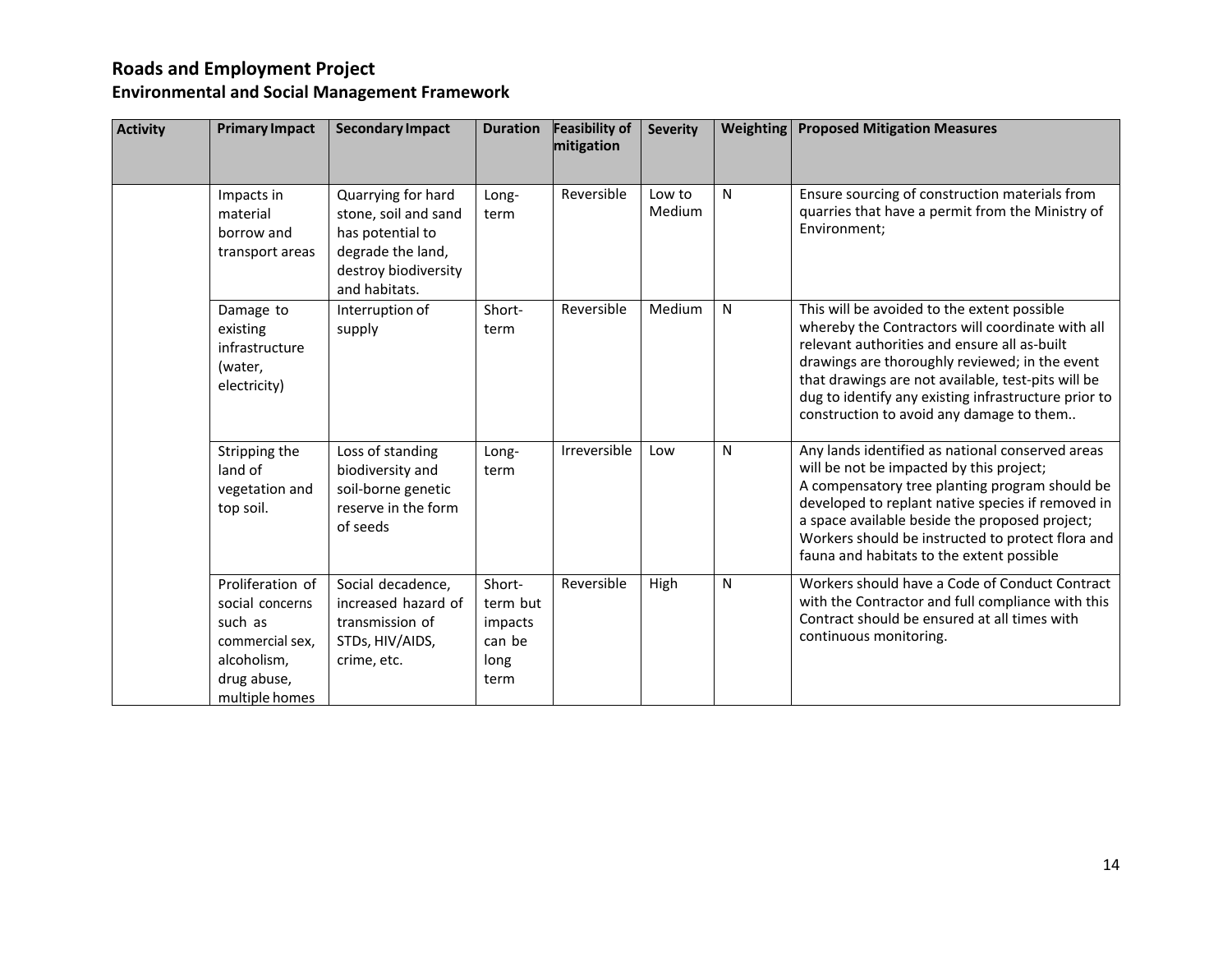**Environmental and Social Management Framework**

| <b>Activity</b> | <b>Primary Impact</b>                                | <b>Secondary Impact</b>                                   | <b>Duration</b> | <b>Feasibility of</b><br>mitigation | <b>Severity</b> | <b>Weighting</b> | <b>Proposed Mitigation Measures</b>                                                                                                                                                                                                                                                                                                                                                                                                                                                                                                                                   |
|-----------------|------------------------------------------------------|-----------------------------------------------------------|-----------------|-------------------------------------|-----------------|------------------|-----------------------------------------------------------------------------------------------------------------------------------------------------------------------------------------------------------------------------------------------------------------------------------------------------------------------------------------------------------------------------------------------------------------------------------------------------------------------------------------------------------------------------------------------------------------------|
|                 | Displacement of<br>human<br>settlements              | Destabilisation of<br>livelihoods                         | Long-term       | Has<br>irreversible<br>aspects      | High            | 2N               | The Roads and Employment Project will avoid to<br>the extent possible the need for land acquisition<br>and resettlement. In the unlikely and exceptional<br>event that any of the activities financed under the<br>project requires additional land, houses and other<br>assets, or where activities have temporary or<br>permanent impacts on livelihoods, the<br>Resettlement Policy Framework will be<br>implemented to aid in the resettlements,<br>compensations as necessary. Consultations with<br>Project Affected Persons will be carried out<br>throughout. |
|                 | Obstruction to<br>access routes,<br>visual intrusion | Loss of business,<br>inconveniences to<br>access premises | Short-<br>term  | Reversible                          | Medium          | N                | A road traffic plan will be prepared prior to<br>construction works to identify all possible road<br>diversions to minimize traffic and congestion;<br>Visual obstructions will be temporary in nature<br>and for the duration of the project but will be<br>avoided to the extent possible by removal of all<br>equipment and generated wastes if any at the end<br>of each working day.                                                                                                                                                                             |

2P=High positive impact, P= moderate positive impact, 0=low impact, N=moderate adverse impact, 2N severe adverse impact